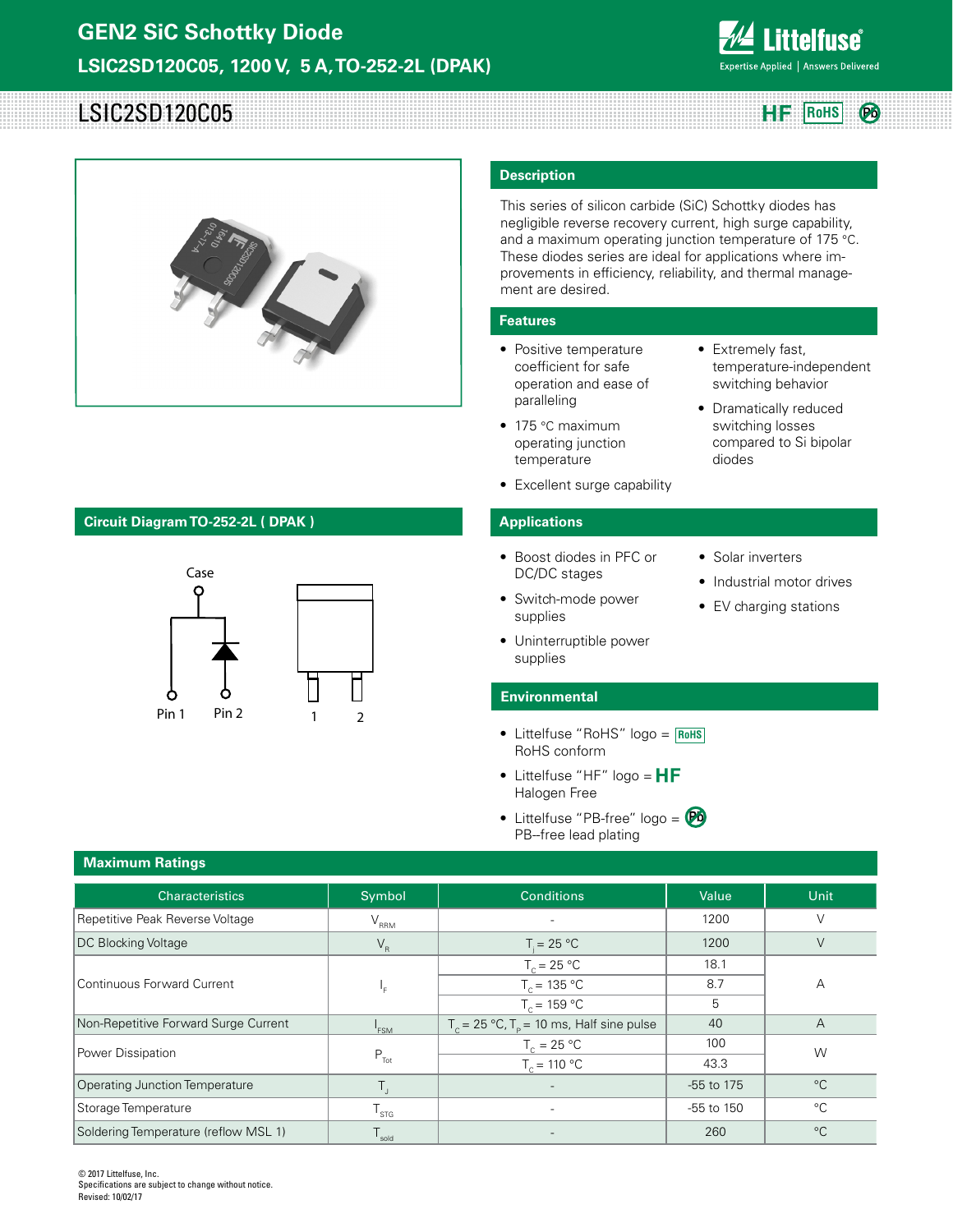

# **LSIC2SD120C05, 1200 V, 5 A, TO-252-2L (DPAK)**

### **Electrical Characteristics**

88888888888

| <b>Characteristics</b><br>Symbol |              |                                                                                                                      | Value                    |       |      |        |  |
|----------------------------------|--------------|----------------------------------------------------------------------------------------------------------------------|--------------------------|-------|------|--------|--|
|                                  |              | <b>Conditions</b>                                                                                                    | Min.                     | Typ.  | Max. | Unit   |  |
| Forward Voltage                  |              | $I_F = 5 A$ , $T_J = 25 °C$                                                                                          |                          | 1.5   | 1.8  | $\vee$ |  |
|                                  | $V_F$        | $IF = 5 A, TT = 175 °C$                                                                                              | $\overline{\phantom{a}}$ | 2.1   |      |        |  |
| Reverse Current                  | 'R           | $V_B = 1200 \text{ V}$ , T <sub>1</sub> = 25 °C                                                                      |                          | $<$ 1 | 100  | μA     |  |
|                                  |              | $V_R = 1200 V$ , T <sub>J</sub> = 175 °C                                                                             | $\overline{\phantom{a}}$ | 5     |      |        |  |
| <b>Total Capacitance</b>         |              | $V_{\rm B} = 1$ V, f = 1 MHz                                                                                         |                          | 310   |      | pF     |  |
|                                  | $\mathsf{C}$ | $V_{\rm B}$ = 400 V, f = 1 MHz                                                                                       |                          | 29    |      |        |  |
|                                  |              | $V_{\rm B} = 800 \text{ V}, f = 1 \text{ MHz}$                                                                       |                          | 21    |      |        |  |
| <b>Total Capacitive Charge</b>   | $Q_{c}$      | $V_R$<br>$\text{V}_{\textrm{R}} = \, 800 \; \text{V}, \; \text{Q}_{\textrm{c}} \text{ =} \int c(\text{V}) \text{dV}$ |                          | 30    |      | nC     |  |

### Footnote:  $T_1 = +25$  °C unless otherwise specified

| Thermal Characteristics |        |                          |       |      |      |      |
|-------------------------|--------|--------------------------|-------|------|------|------|
|                         |        |                          | Value |      |      |      |
| <b>Characteristics</b>  | Symbol | <b>Conditions</b>        | Min.  | Typ. | Max. | Unit |
| Thermal Resistance      | ' `ajc | $\overline{\phantom{0}}$ | -     | 1.50 |      | °C/W |



### **Figure 1: Typical Foward Characteristics Figure 2: Typical Reverse Characteristics**

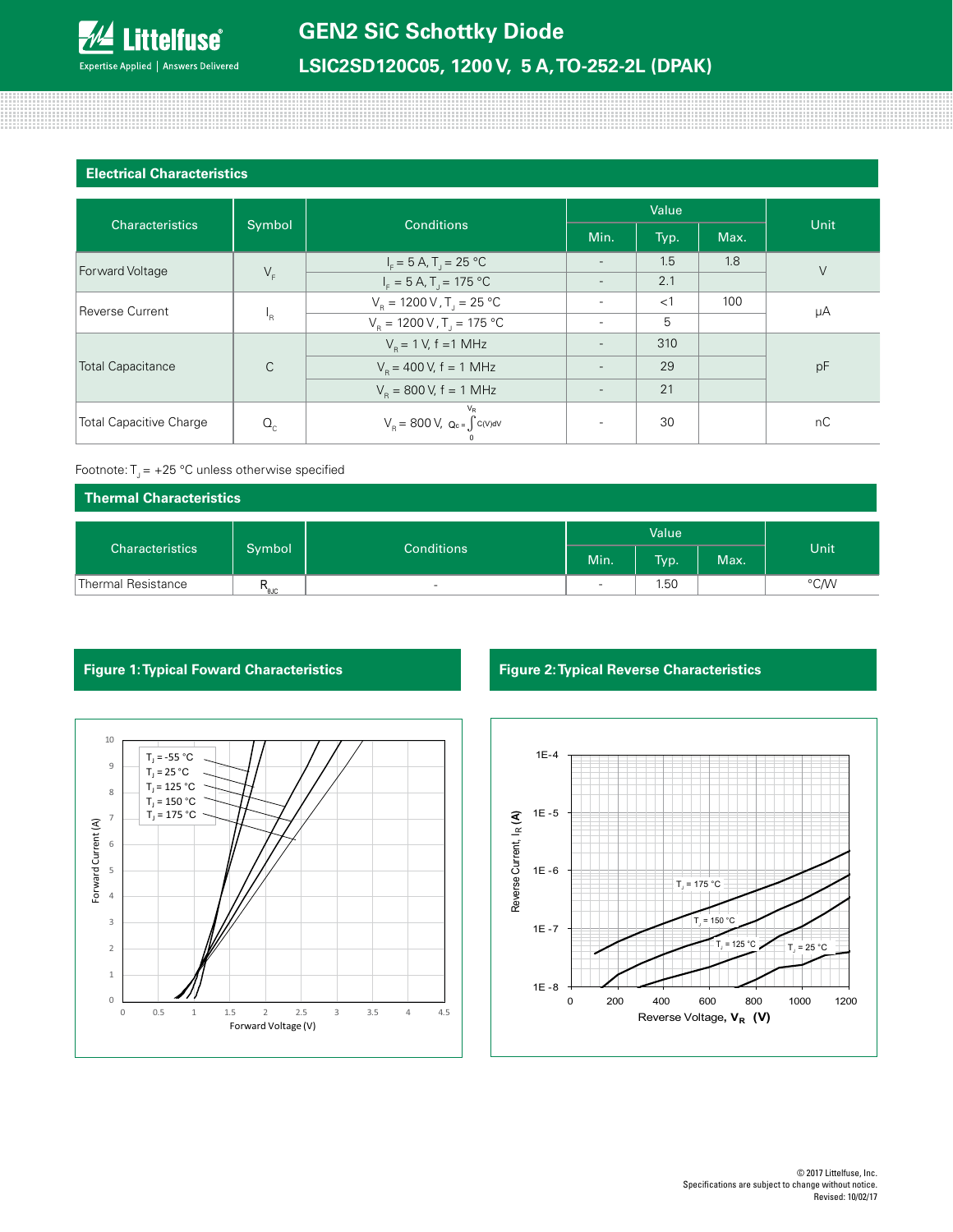# **GEN2 SiC Schottky Diode LSIC2SD120C05, 1200 V, 5 A, TO-252-2L (DPAK)**



80000000000



## **Figure 3: Power Derating Figure 4: Current Derating Figure 4: Current Derating**





### **Figure 5: Capacitance vs. Reverse Voltage Figure 6: Capacitive Charge vs. Reverse Voltage**

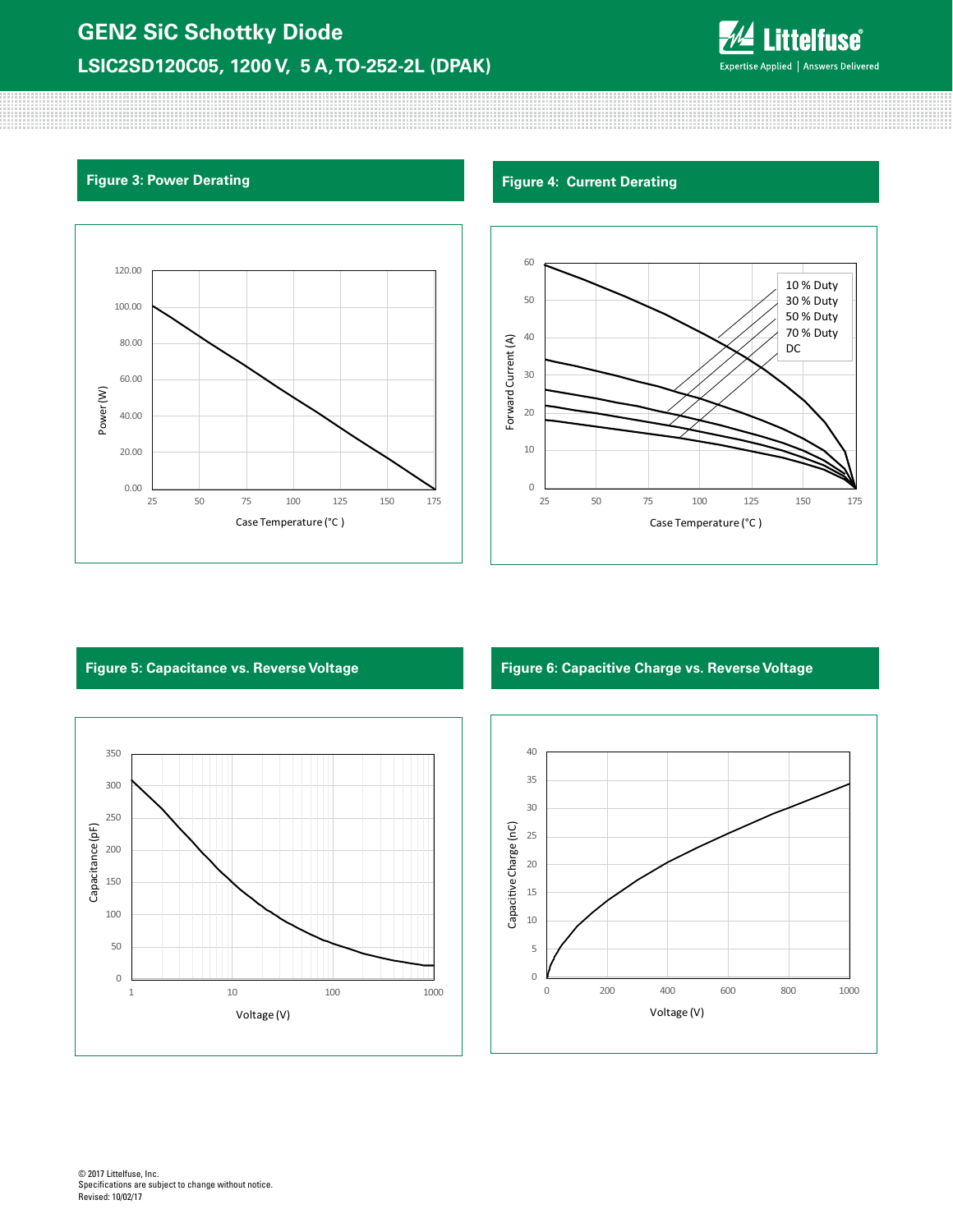

### **Figure 7: Stored Energy vs. Reverse Voltage Figure 8: Transient Thermal Impedance**





# **Part Numbering and Marking System**



| <b>SIC</b>     | = SiC Diode                  |
|----------------|------------------------------|
| $\overline{2}$ | $= Gen2$                     |
| SD             | = Schottky Diode             |
| 120            | = Voltage Rating (1200 V)    |
| C              | = TO-252-2L (DPAK)           |
| 05             | $=$ Current Rating (5A)      |
| YY             | = Year                       |
| <b>WW</b>      | = Week                       |
| D              | = Special code (fixed)       |
|                | $ZZZZZZ$ - $ZZ =$ Lot Number |

### **Packing Options**

| <b>Part Number</b> | Marking      | Packing Mode  | M.O.Q |
|--------------------|--------------|---------------|-------|
| LSIC2SD120C05      | SIC2SD120C05 | Tape and Reel | 2500  |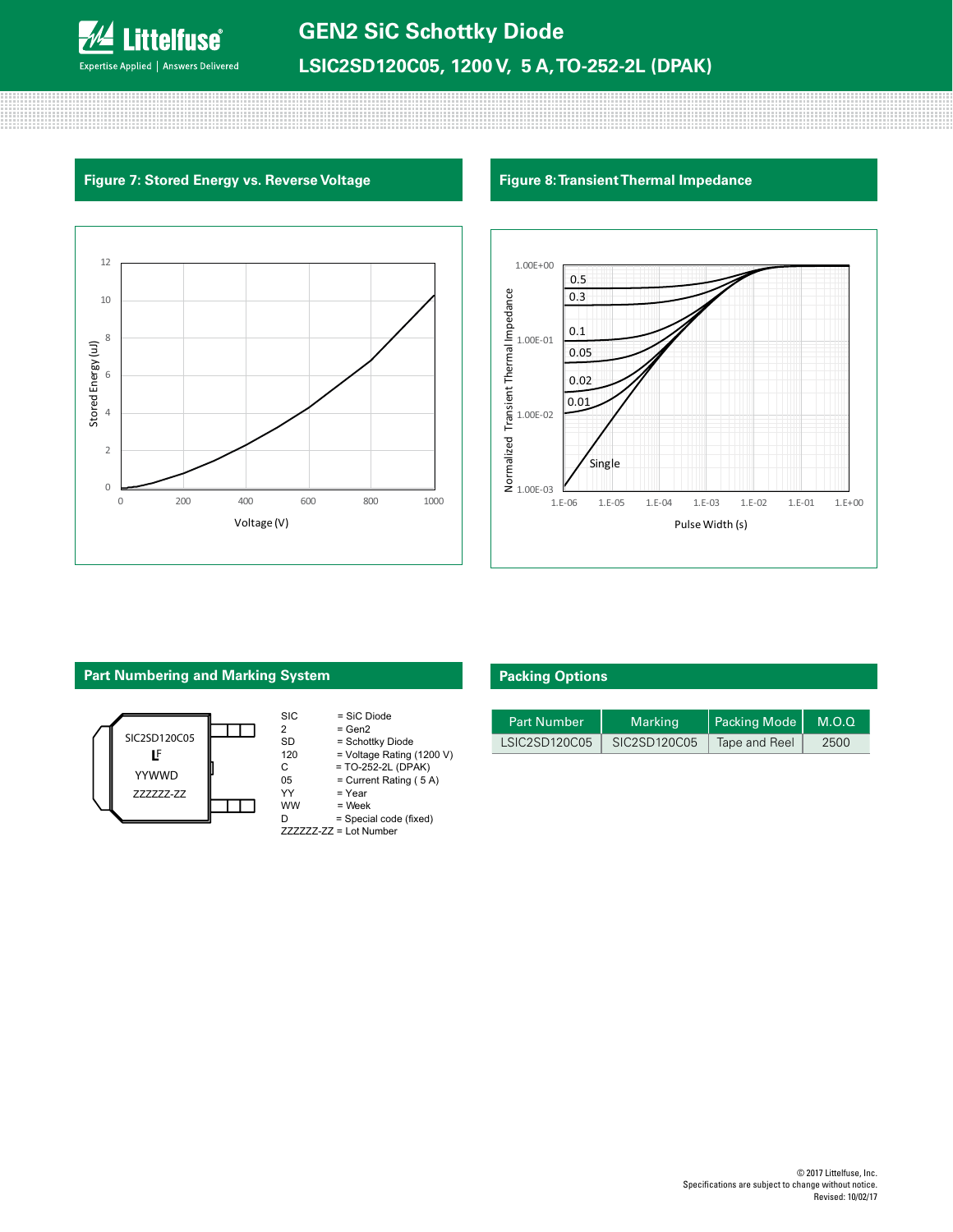

### **Dimensions TO-252-2L (DPAK)**



**L**

**L2**

**- L4- MAXIMUM PLASTIC PROTRUSION. - L2- REFERENCE FOR FOOT LENGTH MEASUREMENT.**

Recommended Solder Pattern Layout



| Symbol         | Inches      |            |             | <b>Millimeters</b> |      |             |  |
|----------------|-------------|------------|-------------|--------------------|------|-------------|--|
|                | Min         | <b>Nom</b> | Max         | Min                | Nom  | Max         |  |
| A              | 0.085       | 0.090      | 0.095       | 2.16               | 2.29 | 2.41        |  |
| A <sub>1</sub> | 0           | 0.003      | 0.005       | 0                  | 0.08 | 0.13        |  |
| b              | 0.025       | 0.030      | 0.035       | 0.64               | 0.76 | 0.89        |  |
| b <sub>3</sub> | 0.195       | 0.200      | 0.215       | 4.95               | 5.08 | 5.46        |  |
| C              | 0.018       | 0.020      | 0.024       | 0.46               | 0.51 | 0.61        |  |
| C <sub>2</sub> | 0.018       | 0.032      | 0.035       | 0.46               | 0.81 | 0.89        |  |
| D              | 0.235       | 0.240      | 0.245       | 5.97               | 6.10 | 6.22        |  |
| D <sub>1</sub> | 0.205       |            |             | 5.21               |      |             |  |
| Е              | 0.250       | 0.260      | 0.265       | 6.35               | 6.60 | 6.73        |  |
| E1             | 0.170       |            |             | 4.32               |      |             |  |
| e              | 0.090 BSC   |            |             | 2.29 BSC           |      |             |  |
| н              | 0.370       | 0.387      | 0.410       | 9.40               | 9.83 | 10.41       |  |
| L              | 0.040       | 0.045      | 0.050       | 1.02               | 1.14 | 1.27        |  |
| L2             | 0.010 BSC   |            |             | 0.25 BSC           |      |             |  |
| L <sub>3</sub> | 0.035       |            | 0.050       | 0.89               |      | 1.27        |  |
| L <sub>4</sub> | 0           |            | 0.006       | 0                  |      | 0.15        |  |
| P              | $0^{\circ}$ |            | $8^{\circ}$ | $0^{\circ}$        |      | $8^{\circ}$ |  |

### **Carrier Tape & Reel Specification TO-252-2L (DPAK)**



- 1. Material: Black Conductive Polysterene<br>
2. 10 sprocket hole pitch cumulative tolerance  $\pm$  0.20<br>
3. Camber not to exceed 1 mm in 100 mm.<br>
4. Pocket position relative to sprocket hole measured<br>
as true position of pock
- 6. General tolerance is  $\pm$  0.10 mm unless otherwise specified.

COVER TAPE SPECS:

| Width<br>Base Material                   | $: 13.5$ mm<br>: less than $1.2 \times 10^{12}$ ohms/square<br>Transparent polyester, static dissipative |
|------------------------------------------|----------------------------------------------------------------------------------------------------------|
| Adhesive Layer                           | : Polyethylene                                                                                           |
| <b>Total Thickness</b>                   | : 60 Micron                                                                                              |
| Tensile Strenath                         | $: 4 - 6$ kg/mm <sup>2</sup>                                                                             |
| Elongation                               | :91%                                                                                                     |
| Tearing Strength : 11 kg/mm <sup>2</sup> |                                                                                                          |
| Shelf life                               | $: 2$ years                                                                                              |

© 2017 Littelfuse, Inc. Specifications are subject to change without notice. Revised: 10/02/17